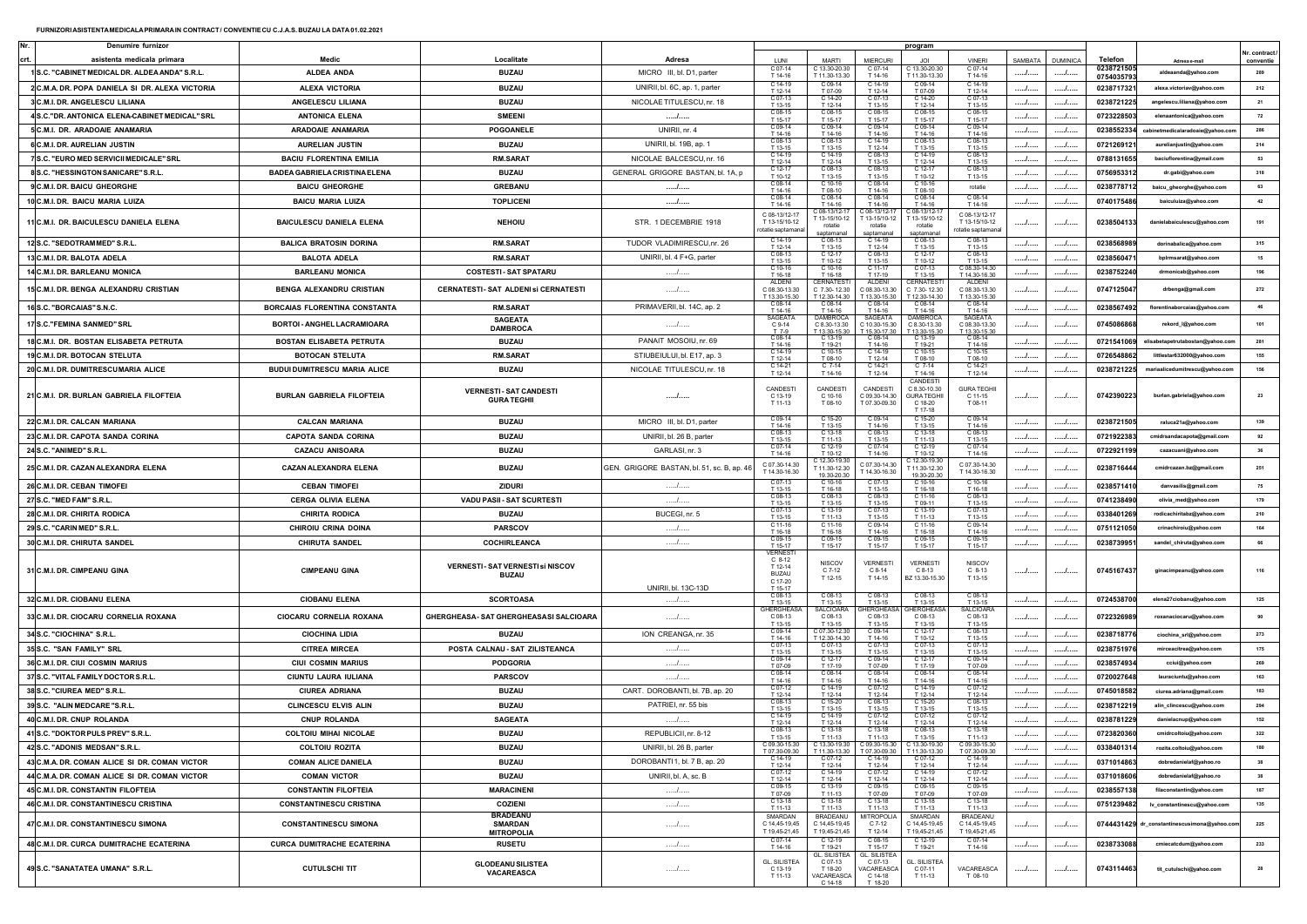|                                                    |                                     |                                               |                                     |                                                                                    |                                                      |                                                                     |                                                  |                                                                            |         |                 |                |                                                  | Nr. contract |
|----------------------------------------------------|-------------------------------------|-----------------------------------------------|-------------------------------------|------------------------------------------------------------------------------------|------------------------------------------------------|---------------------------------------------------------------------|--------------------------------------------------|----------------------------------------------------------------------------|---------|-----------------|----------------|--------------------------------------------------|--------------|
| asistenta medicala primara                         | Medic                               | Localitate                                    | <b>Adresa</b>                       |                                                                                    | MART                                                 | <b>MIERCURI</b>                                                     |                                                  | <b>VINER</b>                                                               | SAMBATA | <b>DUMINICA</b> | <b>Telefon</b> | Adresa e-mail                                    | conventie    |
| 50 C.M.I. DR. DIACONESCU AURELIA                   | <b>DIACONESCU AURELIA</b>           | <b>BUZAU</b>                                  | TENOR LEONARD, nr. 2                | $C.07-14$<br>T 6-7/14-15                                                           | $C$ 12-19<br>T 19-21                                 | $C.07-14$<br>T 6-7/14-15                                            | $C.12-19$<br>T 19-21                             | $C.07-14$<br>T 6-7/14-15                                                   | .       | . /             | 0746074378     | dr.aura@yahoo.com                                |              |
| 51 C.M.I. DR. DIACONU VENERA                       | <b>DIACONU VENERA</b>               | <b>BUZAU</b>                                  | UNIRII, bl. 26 B, parter            | $C.14-19$<br>T 12-14                                                               | T 12-14                                              | $C.14-19$<br>T 12-14                                                | T 12-14                                          | $C.14-19$<br>T 12-14                                                       | . /     |                 | 0761661289     | kamina47@yahoo.es<br>diaconuvenera1977@gmail.com | 271          |
| 52 C.M.I. DR. DIMA GEORGETA                        | <b>DIMA GEORGETA</b>                | <b>BOLDU</b>                                  |                                     | C 08-14<br>T 14-16                                                                 | C 08-14<br>T 14-16                                   | C 08-14<br>T 14-16                                                  | $C$ 08-14<br>T 14.16                             | C 08-14<br>T 14-16                                                         |         | .               | 0238576570     | dima_grgt@yahoo.com                              | 93           |
| 53 S.C. "EURO MEDIMED" S.R.L.                      | <b>DITOIU EUGENIA</b>               | <b>RM.SARAT</b>                               | VICTORIEI, nr. 95 A                 | C 13-19<br>T 11-13                                                                 | $C 08-14$<br>T 14-16                                 | T 11-13                                                             | C 08-14<br>T 14-16                               | C 08-14<br>T 14-16                                                         | /       | I               | 0788837503     | eugenia.ditoiu@yahoo.com                         | 62           |
| 54 S.C. "MEDOLTIS" S.R.L.                          | <b>DOBRINESCU PETRE</b>             | <b>BISOCA</b>                                 | /                                   | C 09.30-13<br>14-17.30<br>08.30-9.30; 17.30-                                       | C 09-14<br>T 07-09                                   | C 13.30-19.00<br>T 11.30-13.30                                      | C 09-13:<br>14-17<br>T 07-09                     | C 09-14.30<br>T 07-09                                                      |         |                 | 0766421962     | drdobrinescupetre@yahoo.com                      |              |
|                                                    |                                     |                                               |                                     | 18.30<br>C 14-19                                                                   | C 14-19                                              | C 08-13                                                             | C 14-19                                          | $C$ 08-13                                                                  |         |                 |                |                                                  | 148          |
| 55 S.C. "RIO ALFA MED" S.R.L.                      | DOGARU ERNANDO IULIAN               | <b>BERCA</b>                                  | 1 DECEMBRIE 1918, bl. A 6, parter   | T 12-14<br>C 08-13                                                                 | T 12-14<br>C 13-18                                   | T 13-15<br>C 08-13                                                  | T 12-14<br>C 13-18                               | T 13-15<br>C 08-13                                                         | /       |                 | 0238510866     | iuliandogaru@gmail.com                           |              |
| 56 S.C. "DOCTOR PAULA DRAGAN" S.R.L.               | <b>DRAGAN PAULA</b>                 | <b>RAMNICU SARAT</b>                          | Aleea Rozelor, bl. 4A, ap.3, parter | T 13-15                                                                            | T 11-13                                              | T 13-15                                                             | T 11-13                                          | T 13-15                                                                    |         |                 | 0760872208     | pauladragan16@yahoo.com                          | 325          |
| 57 S.C. "MED FAM CONSULT"S.R.L.                    | DRAGOIU GABRIELA VALENTINA          | <b>BUZAU</b>                                  | BUCEGI, nr. 47                      | C 08.30-13.30<br>T 13.30-15.30                                                     | C 13-18<br>T 11.13                                   | 08.30-13.3<br>T 13 30-15 30                                         | $C$ 13-18<br>T 11.13                             | 08.30-13.3<br>T 13.30-15.30                                                | /       | /               | 0238725093     | gabrieladragoiu@yahoo.com                        | 249          |
| 58 C.M.I. DR. DRAGOMIR MARIA                       | <b>DRAGOMIR MARIA</b>               | <b>STALPU</b>                                 | .                                   | T 13-15                                                                            | T 13.15                                              | T 13.15                                                             | $C08-1$<br>T 13.15                               | T 13-15                                                                    |         | /               | 0238753970     | mariadragomirdr54@gmail.com                      | 100          |
| 59 C.M.I. DR. DRAGUSIN LUMINITA                    | <b>DRAGUSIN LUMINITA</b>            | <b>BUZAU</b>                                  | HAIDUCULUI, nr. 9                   | C 07-14<br>T 14-16                                                                 | $C.11-18$<br>T 18-20                                 | C 07-14<br>T 14-16                                                  | C 11-18<br>T 18-20                               | C 07-14<br>T 14-16                                                         | /       | I               | 0238727326     | luminita_dragusin_bz@yahoo.com                   | 11           |
| 60 C.M.I. DR. DULHAC DORU                          | <b>DULHAC DORU</b>                  | <b>BERCA</b>                                  | .                                   | C 07-12<br>T 12-14                                                                 | C 07-12<br>$T 12 - 14$                               | C 07-12<br>T 12-14                                                  | C 07-12<br>T 12-14                               | C 07-12<br>T 12-14                                                         | /       |                 | 0745101439     | doina.dulhac@vahoo.com                           | 147          |
| 61 C.M.I. DR. DUMITRACHE MIHAELA                   | <b>DUMITRACHE MIHAELA</b>           | <b>BUZAU</b>                                  | GARLASI, nr. 3                      | C 13-19<br>T 11-13                                                                 | T 13-15                                              | C 13-19<br>T 11.13                                                  | C 07-13<br>T 13-15                               | C 13-19<br>T 11-13                                                         | /       | I               | 0238715283     | MihaelaDumitrache09@yahoo.cor                    | 73           |
| 62 C.M.I. DR. DUMITRESCU RIMNIC SILVIU             | <b>DUMITRESCU RIMNIC SILVIU</b>     | <b>RM.SARAT</b>                               | PIETEI, bl. 6A, ap. 1               | C 07.30-12.30                                                                      | 07.30-12.3                                           | C 07.30-12.30                                                       | 207.30-12.3                                      | C 07.30-12.30                                                              | /       |                 | 0744750868     | dsilviu57@yahoo.com                              | 154          |
| 63 C.M.I. DR. FILON LUMINITA                       | FILON LUMINITA MIHAELA              | SAHATENI - SAT VINTILEACA                     | .                                   | T 12.30-14.30<br>C 10-16.30                                                        | T 12.30-14.30<br>C 10-16.30                          | 12.30-14.30<br>C 09.30-16.30                                        | T 12.30-14.30<br>T 10-16.30                      | T 12.30-14.30<br>.                                                         | .       | $209.30 - 14.3$ | 0746788446     | luminita.filon@gmail.com                         | 312          |
| 64 S.C. "DR. FRANGULESCU"S.R.L.                    | FRANGULESCU STELA LUMINITA          | <b>VADU PASII</b>                             |                                     | C 10-15                                                                            | $C.10-15$                                            | C 11-16                                                             | C 10-15                                          | C 10-15                                                                    | .       | T 14.30-18<br>  | 0722422772     | inafrg@yahoo.com                                 | 109          |
| 65 C.M.I. DR. GAGIULESCU DIANA                     | <b>GAGIULESCU DIANA</b>             | TISAU - SAT PADURENI<br><b>BUZAU</b>          | ION BAIESU, bl. C3, parter          | T 08-10<br>TISAU<br>C 09-15<br>T 15-17                                             | T 08-10<br>C 09-13<br>T 13-15<br>BUZAU<br>$C.16-18$  | T 09-11<br>TISAU<br>C 09-13<br>T 13-15<br><b>BUZAU</b><br>$C.16-18$ | T 08-10<br>C 09-15<br>T 15-17                    | T 08-10<br><b>TISAU</b><br>C 09-13<br>T 13-15<br><b>BUZAU</b><br>$C.16-18$ |         |                 | 0767931040     | diana.gagiulescu@gmail.com                       | 198          |
| 66 C.M.I. DR. GAVRILA FLORESCU DRAGOS              | <b>GAVRILA FLORESCU DRAGOS</b>      | <b>MARGARITESTI</b>                           | .                                   | $C.08-14$<br>T 14-16                                                               | $C.08-14$<br>T 14-16                                 | $C.08-14$<br>T 14-16                                                | $C.08-1$<br>T 14-16                              | $C.08-14$<br>T 14-16                                                       | /       |                 | 0766546364     | dragosgavrila2006@yahoo.com                      | 228          |
| 67 C.M.I. DR. GEAMANU MANUELA                      | <b>GEAMANU MANUELA</b>              | <b>BUZAU</b>                                  | BUCEGI, nr. 5                       | 07.30-12.3                                                                         | C 13-18                                              | $207.30 - 12.3$                                                     | $C$ 13-18                                        | 07.30-12.3                                                                 |         | /               | 0338401268     | manuelageamanu@yahoo.com                         | 51           |
| 68 S.C. "ACT MEDICAL OPTIM" S.R.L.                 | <b>GHEORGHE GABRIELA</b>            | <b>PARSCOV</b>                                | .                                   | T 12.30-14.30<br>C 08-13                                                           | 12-13: 18-1                                          | T 12.30-14.30                                                       | $12-13.18-1$<br>C 08-1                           | T 12.30-14.30<br>C 08-13                                                   | /       | I               | 0726743503     | gabi.gheorghe@yahoo.com                          | 287          |
| 69 C.M.I. DR. GHERGHEL RAMONA ELENA                | <b>GHERGHEL RAMONA ELENA</b>        | ZARNESTI - ZARNESTI si VADU SORESTI           | /                                   | T 13-15<br><b>ZARNEST</b><br>C 12-17<br>T 17-19                                    | T 13.15<br>ZARNES <sub>1</sub><br>C 09-14<br>T 07-09 | T 13.15<br>ADU SOREST<br>C 09-14<br>T 07-09                         | T 13.15<br>ZARNEST<br>C 09-14<br>T 07-09         | T 13.15<br><b>ADU SOREST</b><br>C 09-14<br>T 07-09                         | . /     |                 | 0238785302     | gherghel_bogdan@yahoo.com                        | 255          |
| 70 S.C. "MEDIMPEX" S.R.L.                          | <b>GIURGEA VLAICU</b>               | <b>COSTESTI</b>                               | .                                   | $C.08-13$                                                                          | $C.13-18$                                            | C 08-13                                                             | C 13-18                                          | $C.08-13$                                                                  | /       | .               | 0238536135     | biancasima@yahoo.com                             | 267          |
| 71 C.M.I. DR. GRIGORIU IOANA                       | <b>GRIGORIU IOANA</b>               | <b>CALVINI</b>                                | .                                   | T 13-15                                                                            | T 11-13<br>$C.07-14$                                 | T 13-15                                                             | T 11-13<br>C 07-14                               | T 13-15<br>$C.07-14$                                                       | . /     |                 | 0238503504     | dr.ioanagrigoriu@gmail.com                       | 32           |
| 72 C.M.I. DR. GROSU GEORGIANA                      |                                     |                                               | Unirii, bl. 1A, ap. 1               | T 14-16<br>C 13-18                                                                 | T 14-16<br>C 13-18                                   | T 14-16<br>C 08-13                                                  | T 14-16<br>C 13-18                               | T 14-16<br>$C$ 08-13                                                       |         |                 |                |                                                  | 323          |
|                                                    | <b>GROSU GEORGIANA</b>              | <b>BUZAU</b>                                  |                                     | T 11-13                                                                            | T 11.13                                              | T 13.15                                                             | T 11.13<br>C 08-1                                | T 13-15<br>C 08-13                                                         | /       | .               | 0338408059     | georgiana.grosu_med@yahoo.com                    |              |
| 73 C.M.I. DR. GUSA TEODORA MARINA                  | <b>GUSA TEODORA MARINA</b>          | <b>BALACEANU</b>                              | .                                   | T 13.15<br>C 08.30-14.30                                                           | T 13.15<br>C 06.30-12.3                              | T 13-15                                                             | T 13-15                                          | T 13-15                                                                    | /       | /               | 0741148970     | valimarica@yahoo.com                             | 31           |
| 74 S.C. "MEDGEN CRENGUTA" SRL                      | ILIE BARBU CRENGUTA                 | VINTILA VODA - SAT NICULESTI                  | /                                   | T 14.30-22.30<br>POGOANEL                                                          | T 12.30-14.3<br>SCUTELNIO                            | C 08.30-14.30<br>OGOANE                                             | C 08.30-14.30<br><b>SCUTELNIC</b>                | C 08.30-14.30<br>OGOANEL                                                   | /       | I               | 0238509048     | crengutabarbu@yahoo.com                          | 260          |
| 75 S.C. "2 R PROMPT MEDICAL HOPE" S.R.L.           | <b>IONESCU CORNELIA POMPILIA</b>    | <b>POGOANELE</b><br><b>SCUTELNICI</b>         | UNIRII, nr. 4                       | C 07.30-13.30<br>T 13.30-15.30                                                     | C 07.30-13.30<br>13.30-15.30                         | C 07.30-13.30<br>T 13.30-15.30                                      | C 07.30-13.30<br>T 13.30-15.30                   | C 07.30-13.30<br>T 13.30-15.30                                             | . /     | 1               |                | 0740016507 cornelia_pompilia_ionescu@yahoo.c     | 173          |
| 76 S.C. "MEDINOVAANMA" S.R.L.                      | <b>IOSIF ANA-MARIA</b>              | <b>TINTESTI - SAT MAXENU</b><br><b>SMEENI</b> | /                                   | MAXENI<br>C 14-20<br>T 20-2:                                                       | C 14-20                                              | WAXENU<br>C 14-20                                                   | MAXENU<br>C 14-20<br>F 20-2                      | C 14-20<br>T 20-2:                                                         | I       |                 | 0767558231     | anamaria7_5@yahoo.com                            |              |
| 77 C.M.I. DR. ISTRATE STEFAN                       | <b>ISTRATE STEFAN</b>               | <b>NEHOIU</b>                                 | STR. 1 DECEMBRIE 1918               | C 08-14/11-17<br>T 14-16/09-11<br>otatie saptamana                                 | T 14-16/09-11<br>rotatie                             | $: 08 - 14/11$<br>14-16/09-11                                       | 08-14/11<br>T 14-16/09-11<br>rotatie             | C 08-14/11-17<br>T 14-16/09-11<br>otatie saptamana                         |         |                 | 0238504133     | diaconuelena90@yahoo.com                         | 185          |
| 78 C.M.I. DR. JALBA ELENA                          | <b>JALBA ELENA</b>                  | <b>GHERASENI</b>                              | /                                   | C 12.30-17.30<br>T 17.30-19.30                                                     | C 08.30-13.30<br>T 13.30-15.30                       | C 12.30-17.30<br>T 17.30-19.30                                      | C 08.30-13.30<br>T 13.30-15.30                   | C 08.30-13.30<br>T 13.30-15.30                                             | /       |                 | 0238583353     | drjalba@yahoo.com                                | 88           |
| 79 C.M.I. DR. KAHANE MARIANA                       | <b>KAHANE MARIANA</b>               | <b>RM.SARAT</b>                               | COSTIENI, bl. 28, ap. 3             | C 07-12<br>T 12-14                                                                 | 12-13:18-19                                          | T 12-14                                                             | T 12-13: 18-19                                   | T 12-14                                                                    | /       |                 | 0722854777     | nanetmary@yahoo.com                              | 10           |
| 80 C.M.I. DR. LACRITEANU GEORGESCU CLARA ELISABETA | LACRITEANU GEORGESCUCLARA ELISABETA | <b>BUZAU</b>                                  | SOROCA, nr. 34                      | C 07.30-12.30<br>T 12.30-14.30                                                     | $C.14-19$<br>T 12-14                                 | $207.30 - 12.30$<br>T 12.30-14.30                                   | C 14-19<br>T 12-14                               | 207.30-12.30<br>T 12.30-14.30                                              | .       | . /             | 0238437853     | ana_medical79@yahoo.com                          | 86           |
| 81 S.C. "DR. LAPUSNEANU FLORENTINA" S.R.L          | <b>LAPUSNEANU FLORENTINA</b>        | <b>BUZAU</b>                                  | DOROBANTII, bl. 7 B, parter         | C 07-13<br>T 13-15                                                                 | C 13-19<br>T 11-13                                   | C 07-13<br>T 13-15                                                  | C 13-19<br>T 11-13                               | $C.07-13$<br>T 13-15                                                       | .       |                 | 0238713082     | cmidr.lapusneanu@yahoo.com                       | 165          |
| 82 S.C. "FIREFLY PROLIFE" S.R.L                    | <b>LEFTER ANAMARIA</b>              | <b>MOVILA BANULUI</b>                         | .                                   | C 08-14                                                                            | C 08-14                                              | C 08-14                                                             | C 08-14                                          | C 08-14                                                                    | /       |                 | 0769100080     | leftamr@yahoo.com                                | 317          |
| 83 S.C. "LEONTEMED" S.R.L.                         | <b>LEONTE MADALINA</b>              | CALDARASTI<br>POGOANELE                       | UNIRII, nr. 4                       | T 14-17<br>POGOANE<br>C 9-15<br>T 15-17                                            | T07-08<br>CAI DARAS<br>$C.9 - 16$<br>T 16-18         | T 07-08: 14-17<br>POGOANELE<br>$C.9 - 16$<br>T 16-18                | T07-08<br>AI DARAS<br>$C.9 - 16$<br>T 16-18      | T07-08<br><b>CALDARAS</b><br>$C.9-12$<br>T 12-14                           |         |                 | 0752815539     | madyleonte@yahoo.com                             | 277          |
| 84 C.M.I. DR. LEU CARMEN                           | <b>LEU CARMEN</b>                   | <b>BERCA</b>                                  | .                                   | $C.13-19$<br>T 11-13                                                               | C 07 30-13 3<br>T 13 30-15 30                        | 207 30-13 30<br>T 13 30-15 30                                       | C 13-19<br>T 11-13                               | C 07.30-13.30<br>T 13 30-15 30                                             | . /     | /               | 0238510878     | leucarmen@gmail.com                              | 67           |
| 85 C.M.I. DR. LUPSA MONICA RENATA                  | <b>LUPSA MONICA RENATA</b>          | <b>BUZAU</b>                                  | GARLASI, nr. 3                      | C 08-14<br>T 14-16                                                                 | C 13-19<br>T 11.13                                   | C 08-14<br>T 14-16                                                  | C 13-19<br>T 11.13                               | C 08-14<br>T 14-16                                                         |         | /               | 0238715283     | renata_lupsa@yahoo.com                           | 33           |
| 86 C.M.I. DR. MACELARU ERIKA                       | <b>MACELARU ERIKA</b>               | <b>BUZAU</b>                                  | PROGRESULUI, nr. 3                  | T 12-14                                                                            | T 14-16                                              | C 14-20<br>T 12-14                                                  | C 08-14<br>T 14-16                               | $C_8-14$<br>T 14-16                                                        | /       | I               | 0238710052     | erikamacelaru@yahoo.com                          | 283          |
| 87 C.M.I. DR. MARIN TEODORA                        | <b>MARIN TEODORA</b>                | SMEENI - UDATI si CALTUNA                     | .                                   | CALTUNA<br>C 07-09.45<br>T 14-15<br><b>UDATI</b><br>C 10.00-12.15<br>T 13.00-14.00 | <b>UDATI</b><br>$C.7-12$<br>T 12-14                  | CALTUNA<br>$C.7-12$<br>T 12-14                                      | <b>UDATI</b><br>$C.7-12$<br>T 12-14              | CALTUNA<br>$C7-12$<br>T 12-14                                              | .       |                 | 0766474560     | teorebegea@vahoo.com                             | 274          |
| 88 C.M.I. DR. MATEI GEORGETA SIMONA                | <b>MATEI GEORGETA SIMONA</b>        | <b>PATARLAGELE</b>                            | PATRIEI, nr. 1, bl. A4, parter      | C 08-14<br>T 14-16                                                                 | C 08-14<br>T 14-16                                   | C 08-14<br>T 14-16                                                  | C 08-14<br>T 14-16                               | C 08-14<br>T 14-16                                                         | /       |                 | 0238500769     | simonageorgetamatei@gmail.com                    | 81           |
| 89 S.C. "EAM CONSMED" S.R.L                        | <b>MAZDRAG ELENA ANGELA</b>         | <b>BUZAU</b>                                  | STADIONULUI.bl. 40, ap. 46          | C 13-19                                                                            | $C.07-13$                                            | C 13-19                                                             | C 07-13<br>T 13-15                               | C 13-19                                                                    |         |                 | 0765213405     |                                                  | 166          |
| 90 C.M.I. DR. MICU DAN MIHAI CATALIN               | MICU DAN MIHAI CATALIN              | <b>SAGEATA</b>                                | /                                   | C 07.30-12.30<br>T 12.30-14.30                                                     | C 07.30-12.30<br>T 12.30-14.30                       | C 07.30-12.30<br>T 12.30-14.30                                      | $C.11-16$<br>T 16-18                             | 07.30-12.30/11-16<br>12.30-14.30/16-18<br>prin rotatie                     |         |                 | 0720546051     | micudmc@yahoo.com                                | 129          |
| 91 C.M.I. DR. MICU VALENTINA EUGENIA               | MICU VALENTINA EUGENIA              | <b>BUZAU</b>                                  | PATRIEI, bl. 2 D, ap. 3             | C 13-19                                                                            | C 08-14                                              | C 13-19                                                             | C 08-14                                          | C 13-19                                                                    | /       |                 | 0238724300     | micu.valentina@yahoo.com                         | 22           |
| 92 C.M.I. DR. MIHAI EMIL ANTONEL                   | <b>MIHAI EMIL ANTONEL</b>           | <b>NEHOIU</b>                                 | CALEA MIHAI VITEAZUL, nr. 171       | T 12-13, 19-20<br>C 08-14                                                          | T 07-08,14-15<br>C 08-14                             | C 08-14                                                             | T 12-13, 19-20 T 07-08, 14-15<br>C 08-14         | T 12-13, 19-20<br>C 08-14                                                  | /       | /               | 0238505720     | crincenul@yahoo.com                              | 112          |
| 93 S.C. "SANMED 63" S.R.L.                         | <b>MIHAILA MADALINA</b>             | <b>BUZAU</b>                                  | NICOLAE TITULESCU, nr. 18           | T 14-16<br>C 07-14                                                                 | T 14-16<br>C 14-21                                   | T 14-16<br>C 07-14                                                  | T 14-16<br>C 14-21                               | T 14-16<br>C 07-14                                                         | /       | /               | 0238721225     | madalinam76@yahoo.com                            | 29           |
| 94 S.C. "MIL ELMED" S.R.L.                         | <b>MILEA ELENA</b>                  | <b>BUZAU</b>                                  | PIETROASELE, bl. D 1, parter        | T 14-16<br>C 14.30-19.30                                                           | T 12-14<br>C 07.30-12.30                             | T 14-16<br>C 14.30-19.30                                            | $T$ 12-14<br>C 07.30-12.30                       | T 14-16<br>C 14.30-19.30                                                   | /       | /               | 0238721505     | elmed_cab@yahoo.com                              | 56           |
| 95 C.M.I. DR. MOCANU ELENA                         | <b>MOCANU ELENA</b>                 | RAMNICELU - RAMNICELU si STIUBEI              | /                                   | T 12.30-14.30<br>RAMNICELU<br>C 09-15<br>T 15-17                                   | T 12.30-14.30<br>RAMNICELL<br>C 09-15<br>T 15-17     | T 12.30-14.30<br><b>STIUBE</b><br>C 09-15<br>T 15-17                | T 12.30-14.30<br>RAMNICELL<br>C 09-15<br>T 15-17 | T 12.30-14.30<br>RAMNICELU<br>C 09-15<br>T 15-17                           | /       | /               | 0238575705     | DR_MOCANU_ELENA@YAHOO.COM                        | 230          |
| 96 C.M.I. DR. MOISA ADRIANA                        | <b>MOISA ADRIANA</b>                | <b>ZIDURI</b>                                 | /                                   | C 13-18<br>T 11-13                                                                 | C 08-13<br>T 13-15                                   | C 13-18<br>T 11-13                                                  | C 08-13<br>T 13-15                               | C 08-13<br>T 13-15                                                         | /       |                 | 0767248412     | moisa_adriana2009@yahoo.com                      | 208          |
| 97 C.M.I. DR. MOSOR VIORICA CORNELIA               | <b>MOSOR VIORICA CORNELIA</b>       | <b>MANZALESTI</b>                             | .                                   | C 08.30-15<br>T 15 00-18                                                           | C 14-20<br>T 11-14                                   | 2.08.00-13.30                                                       | C 08.30-15.30<br>T 13.30-14.30   T 15.30-17.30   | $C$ 08-13<br>T 13-14                                                       | /       |                 | 0238505510     | dr.vioricamosor@gmail.com                        | 98           |
| 98 C.M.I. DR. MURARIU ROMEO                        | <b>MURARIU ROMEO</b>                | <b>BLAJANI</b>                                | /                                   | C 10-15<br>T 08-10                                                                 | T 08-10                                              | T 08-10                                                             | T 08-10                                          | C 10-15<br>T 08-10                                                         | /       |                 | 0238500502     | tinamurariu@yahoo.com                            | 122          |
|                                                    |                                     |                                               |                                     | C 9-14                                                                             | C 09-14                                              | C 14-19                                                             | C 09-14                                          | C 09-14                                                                    |         | .               |                |                                                  | 307          |
| 99 C.M.I. DR. MUSAT LIDIA CERASELA                 | <b>MUSAT LIDIA CERASELA</b>         | BECENI - VALEA PARULUI                        | Str. Principala, nr. 196            | T 14-16                                                                            | T 14-16                                              | T 12-14                                                             | T 14-16                                          | T 14-16                                                                    | /       |                 | 0744876628     | dr_lidia_musat@yahoo.com                         |              |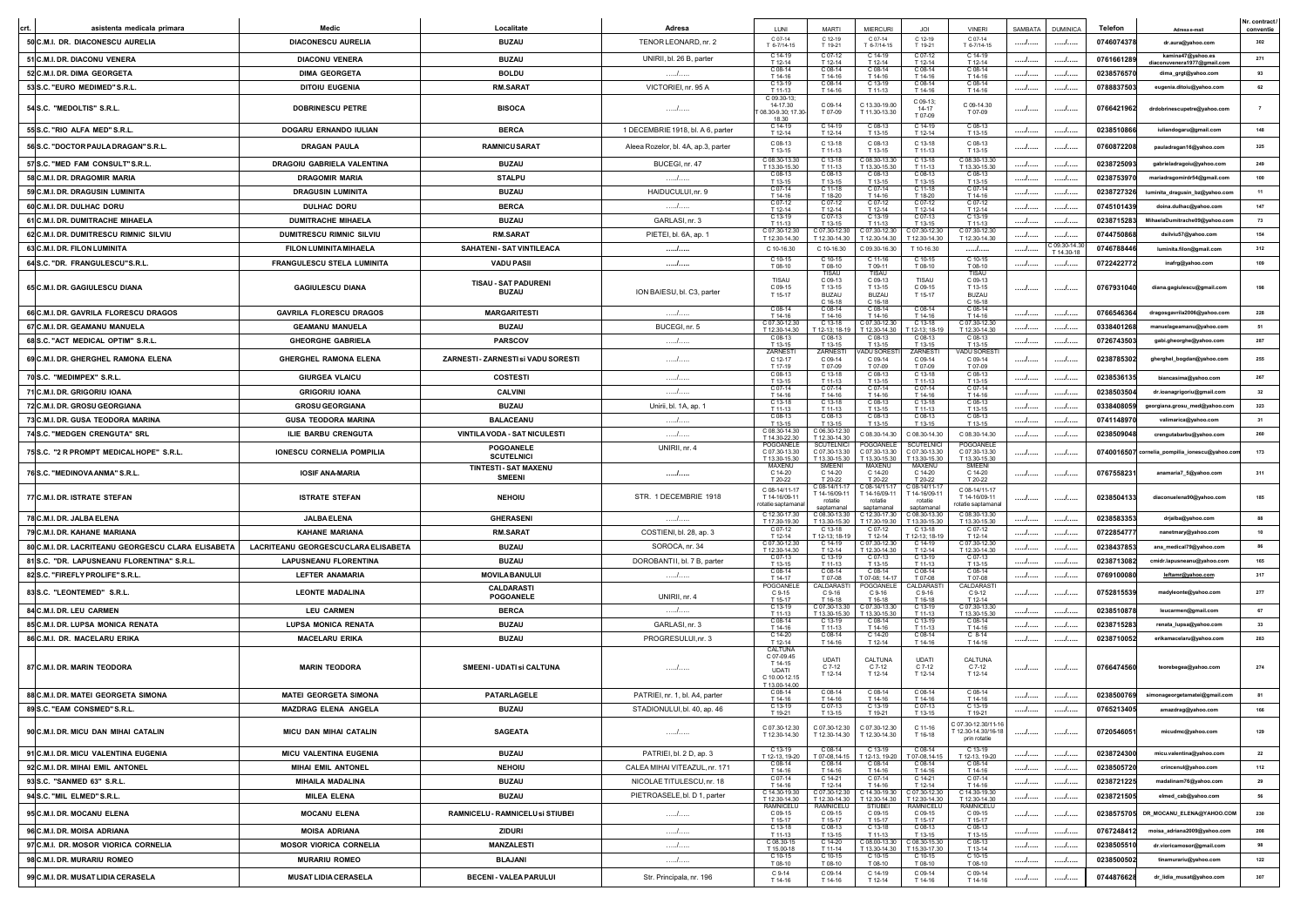|                                                        |                                      |                                              |                                               |                                                                              |                                                                       |                                                 |                                                 |                                                                            |         |                 |                          |                                | Nr. contract   |
|--------------------------------------------------------|--------------------------------------|----------------------------------------------|-----------------------------------------------|------------------------------------------------------------------------------|-----------------------------------------------------------------------|-------------------------------------------------|-------------------------------------------------|----------------------------------------------------------------------------|---------|-----------------|--------------------------|--------------------------------|----------------|
| asistenta medicala primara                             | Medio                                | Localitate                                   | Adresa                                        | $212 - 17$                                                                   | <b>MART</b><br>C 08-1                                                 | <b>MIFRCUR</b><br>208-13                        |                                                 | VINER<br>C 08-13                                                           | SAMBATA | <b>DUMINICA</b> | Telefon                  | Adresa e-mail                  | conventie      |
| 100 C.M.I. DR. MUSAT LUMINITA ANEMONA                  | <b>MUSAT LUMINITA ANEMONA</b>        | <b>GALBINASI</b>                             | .                                             | T 17.19<br>C 13-18                                                           | T 13-15<br>C 08-13                                                    | T 13.15<br>C 13-18                              | T 17.19<br>C 08-13                              | T 13.15<br>$C$ 13-18                                                       | .       |                 | 0238780411               | anemonamusat@gmail.com         | 138            |
| 101 C.M.I. DR. NASTASE EMILIA CORINA                   | <b>NASTASE EMILIA CORINA</b>         | <b>BUZAU</b>                                 | BUCEGI, nr. 5                                 | T 11-13                                                                      | T 13-15                                                               | T 11-13                                         | T 13-15                                         | T 11-13<br>C 07-12                                                         | I       | /               | 0338401269               | emiliacorinanastase@vahoo.com  | 252            |
| 102 S.C. "AVICENA" S.R.L                               | <b>NEAGU MAGDALENA DOINA</b>         | <b>BUZAU</b>                                 | BUCEGI, nr. 5                                 | C 14-19<br>T 12-14                                                           | C 07-12<br>T 12-14                                                    | C 14-19<br>T 12-14                              | C 07-12<br>T 12-14                              | T 12-14                                                                    | /       |                 | 0740477117               | doina.magdalena@yahoo.com      | 79             |
| 103 S.C. "B D MED" S.R.L                               | <b>NEAGU MIHA</b>                    | <b>BUZAU</b>                                 | UNIRII, bl. 19 B, ap. 1                       | $214 - 19$<br>T 12-14                                                        | $C$ 14-19<br>T 12-14                                                  | $208-13$<br>T 13-15                             | T 12-14                                         | C 14-19<br>T 12-14                                                         | I       | /               | 0745039496               | neagu.mihai10@yahoo.com        | 275            |
| 104 C.M.I. DR. NEAMTU ELENA                            | <b>NEAMTU ELENA</b>                  | <b>BERCA</b>                                 | /                                             | C 08-13<br>T 13-15                                                           | C 08-13<br>T 13-15                                                    | $C$ 08-13<br>T 13-15                            | C 08-13<br>T 13-15                              | C 08-13<br>T 13-15                                                         |         |                 | 0747506019               | neamtuelena64@yahoo.com        | 102            |
| 105 C.M.I. DR. NEAMU BOGDANA                           | <b>NEAMU BOGDANA</b>                 | <b>MATESTI</b>                               | .                                             | $C.8.00-13.00$<br>T 13.00-15.00                                              | C 15-20                                                               | C 15-20                                         | C 15-20                                         | C 15-20                                                                    | T 8-16  |                 | 0723385218               | bogdana_neamu@yahoo.com        | 310            |
| 106 S.C. "NECORA 2003" S.R.L.                          | <b>NEGOITA OLGA</b>                  | <b>BUZAU</b><br>comuna PARDOSI - sat PARDOSI | HAIDUCULUI, nr. 9                             | C 08-14<br>T 14-16                                                           | PARDOS<br>$C$ 7-12<br>T 12-13<br><b>BUZAU</b><br>$C.15-19$<br>T 14-15 | $C.08-14$<br>T 14-16                            | $C.13-17$<br>T 11-13                            | C 08-13<br>T 13-15                                                         |         |                 | 0238719094               | necora2003@yahoo.com           |                |
| 107 C.M.I. DR. ROMAN GEORGETA                          | <b>NICA GEORGETA</b>                 | VERNESTI - ZORESTI si CANDESTI               | .                                             | <b>CANDES</b><br>C 12.30-17.30<br>T 17.30-19.30                              | <b>ZORES</b><br>C 08-13<br>T 13-15                                    | CANDES<br>2 12.30-17.30<br>T 17.30-19.30        | ZORES <sup>-</sup><br>C 08-13<br>T 13.15        | CANDES <sub>1</sub><br>C 08.30-13.30<br>T 13.30-15.30                      |         |                 | 0746058776               | romangeorgeta24@yahoo.con      |                |
| 108 C.M.I. DR. NISTOROIU GEORGETA                      | <b>NISTOROIU GEORGETA</b>            | <b>VALEA RAMNICULUI</b>                      | . 1. .                                        | C 12-1<br>T 10-13                                                            | C 08-1<br>T 13-15                                                     | $212-1$<br>T 10-12                              | T 13.15                                         | T 10-12                                                                    | /       |                 | 0238572032               | nistoroiu_georgeta@yahoo.com   | 65             |
| 109 C.M.I. DR. NISTOROIU IONEL                         | <b>NISTOROIU IONEL</b>               | <b>RM. SARAT</b>                             | Str. Tudor Vladimirescu, nr. 26               | $C 08-1$<br>T 13-15                                                          | C 14-19<br>T 12-14                                                    | $208-13$<br>T 13-15                             | T 12-14                                         | T 17-19                                                                    | . /     |                 | 0238561778               | nistorgenu@yahoo.com           |                |
| 110 C.M.I. DR. OSVAT SILVIA                            | <b>OSVAT SILVIA</b>                  | <b>BUZAU</b>                                 | OSTROVULUI, nr. 25                            | $208 - 13$<br>T 13-15                                                        | T 13-15                                                               | C 13-18<br>T 11-13                              | C 08-13<br>T 13-15                              | $C08-13$<br>T 13-15                                                        | I       | /               | 0238413318               | osvatsilvia@yahoo.com          | 131            |
| 111 C.M.I. DR. PADINEANU CAMELIA DIANA                 | PADINEANU CAMELIA DIANA              | <b>RM. SARAT</b>                             | VICTORIEI, nr. 97-101                         | C 14-19<br>T 12-14                                                           | C 14-19<br>T 12-14                                                    | C 14-19<br>T 12-14                              | C 08-13<br>T 13-15                              | C 08-13<br>T 13-15                                                         | I       | /               | 0238567676               | gigipopescu16@gmail.com        | 61             |
| 112 S.C. "MEDIRA SANUM" S.R.L.                         | PANA RADU SERBAN                     | <b>LOPATARI</b>                              | /                                             | C 08.30-13.3<br>T 13.30-14.30                                                | 08.30-18.30<br>T 18.30-20.30                                          | 08-13.00<br>T 13-14 30                          | 08.30-18.3<br>T 18.30-20.3                      | C 08-13.00<br>T 13-16.30                                                   |         |                 | 0768503018               | medirasanum@gmail.con          | 220            |
| 113 S.C. "MEDIRA SANUM" S.R.L.                         | PANA MIHAELA IRINA                   | <b>LOPATARI</b>                              | /                                             | C 08 30-13 30<br>T 13.30-14.30                                               | C 08.30-16<br>T 16.00-19                                              | C 08-13.00<br>T 13-14.30                        | C 08 30-16<br>T 16.00-19                        | C 08-13 00<br>T 13-14.30                                                   | . /     |                 | 0746097995               | medirasanum@gmail.com          | 220            |
| 114 S.C. "CABINET CRISMED" S.R.L.                      | PARAPANCEA CRISTI MIHAI              | <b>GALBINASI- SAT BENTU</b>                  | .                                             | C 08.30-13.30<br>T 13.30-15.30                                               | 2 08.30-13.30<br>T 13.30-15.30                                        | C 08.30-13.30<br>T 13.30-15.30                  | C 12-17<br>T 17-19                              | C 08.30-13.30<br>T 13.30-15.30                                             |         | . /             | 0767941774               | parapanceacristi@yahoo.com     | 304            |
| 115 C.M.I. DR. PATULEA ELENA                           | <b>PATULEA ELENA</b>                 | CILIBIA                                      | .                                             | $C$ 08-13<br>T 13-15                                                         | C 08-13<br>T 13-15                                                    | C 08-13<br>T 13-15                              | C 08-13<br>T 13-15                              | $C$ 08-13<br>T 13-15                                                       | . /     | /               | 0238739040               | dr.patuleaelena@yahoo.com      | 136            |
| 116 C.M.I. DR. PAUNESCU GABRIEL VIRGILIU               | PAUNESCU GABRIEL VIRGILIU            | <b>BUZAU</b>                                 | REPUBLICII, nr. 8-12                          | $C.12.30-17$<br>T 17 30-19 3                                                 | 07 30-12 30<br>12 30-14 30                                            | C 07 30-12 30<br>T 12 30-14 30                  | 21230.17<br>T 17 30-19 3                        | 207.30-12.30<br>12.30-14.30                                                | /       | .               | 0238723981               | kabmedfam50@yahoo.com          | 297            |
| 117 "CABINET MEDICAL TUDOR GHIZDEANU"S.R.L.            | <b>PAVELIU CRISTINA</b>              | <b>COCHIRLEANCA-SAT BOBOC</b>                | . /                                           | C 11 30-16 30                                                                | 11.30-16.30                                                           | 211.30-16.30                                    | 09 30 14 3                                      | C 11.30-16.30                                                              |         |                 | 0767914809               | cmi.tudormihaela@yahoo.com     |                |
| 118 S.C. "PETRUTZ CONSULT" S.R.L                       | APOSTOLESCU- PETRUTZ CARMEN DORINELA | <b>RM. SARAT</b>                             | VICTORIEI, bl. 13 B+13 C, parter              | T 17-19<br>C 16-2                                                            | T 17-19<br>C 08-13                                                    | T 17-19<br>C 16-21                              | T 07-09<br>$C.08-13$                            | T 17-19<br>C 16-21                                                         | . /     | .               | 0723669392               | petrutzconsult@gmail.com       | 48             |
| 119 C.M.I. DR. PLESA CRISTINELA OANA                   | PLESA CRISTINELA OANA                | <b>VERNESTI-SAT VERNESTI</b><br><b>BUZAU</b> | .<br>UNIRII, bl. 13 C-13 D                    | T 14-16<br>BUZAL<br>C 12-14<br>T 11-12<br><b>VERNEST</b><br>C 15-19          | T 13-15<br><b>VERNEST</b><br>C 08-13<br>T 13-15                       | T 14-16<br><b>BUZAL</b><br>C 15-19<br>T 13-15   | T 13-15<br><b>VERNEST</b><br>C 08-13<br>T 13-15 | T 14-16<br><b>VERNEST</b><br>C 08-11<br>T 11-12<br><b>BUZAU</b><br>C 13-15 | . 1     |                 | 0722795016               | cristinela.plesa@gmail.com     |                |
| 120 C.M.I. DR. PLESEA FLORIN                           | <b>PLESEAFLORIN</b>                  | <b>BRAESTI-SAT BRATILESTI</b>                | .                                             | T 14-15<br>C 08-13                                                           | C 08-18                                                               | C 08-13                                         | C 08-18                                         | T 12-13<br>C 08-13                                                         | . 1.    | . /             | 0730869602               | plesea_florin@hotmail.com      | 238            |
| 121 C.M.A. DR. PODEANU                                 | PODEANU MANUELA LUMINITA             | <b>C.A. ROSETTI</b>                          | /                                             | T 13.15<br>C 09-14                                                           | T 18-20<br>C 09-14                                                    | T 13-15<br>C 09-14                              | T 18-20<br>C 09-14                              | T 13-15<br>C 09-14                                                         | /       | I               | 0238731015               | mpodeanu@yahoo.com             | $\overline{2}$ |
| 122 C.M.A. DR. PODEANU                                 | PODEANU AURELIAN                     | <b>FLORICA</b><br>C.A. ROSETTI - SAT LUNCA   | .                                             | T 7.9<br><b>FLORICA</b><br>C 09-12<br>T 12-13<br>LUNCA<br>C 14-16<br>T 16-17 | T 7-9<br><b>FLORICA</b><br>$C.09-14$<br>T 14-16                       | T 7-9<br><b>I UNCA</b><br>$C.09-14$<br>T 14-16  | T 7-9<br><b>FLORICA</b><br>$C.09-14$<br>T 14-16 | T 7-9<br>FI ORICA<br>$C.09-14$<br>T 14-16                                  |         |                 | 0238582595<br>0726226529 | npodeanu@yahoo.con             | $\overline{2}$ |
| 123 C.M.A. DR. POPA DANIELA SI DR. ALEXA VICTORIA      | POPA DANIELA CONSTANTA               | <b>BUZAU</b>                                 | UNIRII, bl. 6C, ap. 1, parter                 | C 08-14<br>T 14-16                                                           | $C$ 12-18<br>11-12; 18-19                                             | C 08-14<br>T 14-16                              | $C$ 12-18<br>11-12; 18-1                        | $C$ 08-14<br>T 14-16                                                       | . /     | . /             | 0238717321               | popa.danielac@yahoo.com        | 212            |
| 124 C.M.I. DR. POPA MANDICA                            | <b>POPA MANDICA</b>                  | VALEA RAMNICULUI - SAT OREAVU                |                                               | $C 08-14$<br>T 14-16                                                         | C 12-18<br>T 10-12                                                    | C 08-14<br>T 14-16                              | $C$ 12-18<br>T 10-12                            | C 08-14<br>T 14-16                                                         | . /     | .               | 0745269280               | floria.popa@yahoo.com          |                |
| 125 C.M.I. DR. POPA VASILICA SILVIA                    | POPA VASILICA SILVIA                 | <b>GURA TEGHII</b>                           |                                               | C 07 30-13<br>T 13.30-15.30                                                  | 07 30 13 3<br>13.30-15.30                                             | 07 30 13 3<br>T 13 30-15 30                     | 07.30-13.3<br>T 13.30-15.30                     | 07 30-13 30<br>T 13.30-15.30                                               | . 1.    |                 | 0766447006               | silviagtvp@yahoo.com           | 242            |
| 126 C.M.I. DR. POPESCU CONSTANTIN                      | POPESCU CONSTANTIN                   | <b>CHIOJDU</b>                               |                                               | $C.10-17$<br>T09-10:17-18                                                    | $C.10-17$                                                             | C 10-17<br>09-10:17-18 T 09-10:17-18            | $C.10-17$<br>$09-10:17-1$                       | $C.10-17$<br>T 09-10: 17-18                                                | . /     |                 | 0767273264               | liliana_ifrim87@yahoo.com      | 184            |
| 127 S.C. "SERVIMED" S.R.L                              | POSTOLACHE MELANIA                   | <b>BECENI- IZVORU DULCE</b>                  | /                                             | <b>IZVORU DULCI</b><br>C 08-13<br>T 13-15                                    | VORU DULCE<br>C 08-13<br>T 13-15                                      | <b>IZVORU DULCI</b><br>C 08-13<br>T 13-15       | VORU DULC<br>C 08-13<br>T 13-15                 | ZVORU DULCE<br>C 14-19<br>T 12-14                                          |         |                 | 0238508929               | dr_postolache@yahoo.com        |                |
| 128 S.C. "AMD LAURSAN" S.R.L.                          | PUPAZA ANISOARA MARICELA DOINA       | <b>BUZAU</b>                                 | NICOLAE BALCESCU, bl. 24, ap. 4               | $C 07-12$<br>T 12-14                                                         | C 14-19<br>T 12-14                                                    | C 07-12<br>T 12-14                              | $C$ 14-19<br>T 12-14                            | C 07-12<br>T 12-14                                                         | . /     | . /             | 0238723144               | grigorepupaza@yahoo.com        |                |
| 129 S.C. "ADDE HELP MED" S.R.L                         | PURCEA ELENA ADELINA                 | <b>BUZAU</b>                                 | Maresal Alexandru Averescu, bl. 109 D, parter | C 09-14<br>T 14-16                                                           | C 13-18<br>T 18-21                                                    | C 09-14<br>T 14-16                              | $C$ 13-18<br>T 18-20                            | C 09-14<br>T 14-16                                                         | . /     |                 | 0799983317               | dr.purceaadelina@yahoo.com     | 314            |
| 130 C.M.I. DR. RACU DIANA MIRELA                       | <b>RACU DIANA MIRELA</b>             | <b>VIPERESTI</b>                             | .                                             | C 07 30-13 30                                                                | C 07.30-13.30                                                         | C 07 30-13 30                                   | C 07 30-13 3                                    | 07 30 13 30                                                                | . /     | .               | 0742203576               | diana_mir2000@yahoo.com        | 259            |
| 131 S.C."GERAMED"S.R.L                                 | <b>RAICU GEORGIA</b>                 | <b>BUZAU</b>                                 | GARLASI, nr. 3                                | T 13 30-15 30<br>C 13 30-19 30<br>T 11 30-13 30                              | T 13 30-15 30<br>C 07.30-13.30                                        | T 13 30-15 30<br>C 13.30-19.30<br>T 11 30-13 30 | T 13 30-15 30<br>C 07 30-13 3                   | T 13 30-15 30<br>C 07.30-13.30<br>T 13 30-15 3                             | /       | . /             | 0238715283               | geramedsrl@yahoo.com           | 39             |
| 132 C.M.I. DR. RAILEANU LAUREANA ALEXANDRA             | RAILEANU LAUREANA ALEXANDRA          | <b>BUZAU</b>                                 | PATRIEI, bl. 2 D, ap. 3                       | C.08 30-14 30<br>T 07.30-08.30<br>14 30 15 30                                | T 13.30-15.30<br>C 14-20<br>T 12-14                                   | 08 30-14 30<br>T 07.30-08.30<br>14 30 15 30     | T 13.30-15.3<br>C 14-20<br>T 12-14              | 08 30 14 30<br>T 07.30-08.30;<br>14 30 15 30                               |         | . /             | 0238712800               | lauralex64@yahoo.com           | 108            |
| 133 C.M.I. DR. REMISOVSCHI ADINA MARGARETA             | <b>REMISOVSCHI ADINA MARGARETA</b>   | SIRIU                                        | /                                             | C 07-13<br>T 13-15                                                           | C 07-13<br>T 13.15                                                    | C 07-13<br>T 13.15                              | C 07-13<br>T 13.15                              | C 07-13<br>T 13-15                                                         | /       | /               | 0238520810               | remisovschiadina1107@yahoo.com | 270            |
| 134 C.M.I. DR. RIPEANU EUGENIA                         | <b>RIPEANU EUGENIA</b>               | VADU PASII - FOCSANEI SI STANCESTI           | /                                             | FOCSANE<br>C 10-15<br>T 08-10                                                | STANCES<br>C 10-15<br>T 08-10                                         | <b>OCSANE</b><br>C 14-19<br>T 19-2              | <b>OCSAN</b><br>C 10-15<br>T 08-10              | <b>STANCEST</b><br>C 10-15<br>T 08-1                                       | . /     | . /             | 0745017833               | jenyrapeanu@yahoo.com          |                |
| 135 C.M.I. DR. RIPEANU ILEANA                          | <b>RIPEANU ILEANA</b>                | <b>BUZAU</b>                                 | PATRIEI, bl. 2 D, ap. 3                       | C 14-19<br>T 12-14                                                           | C 09-14<br>T 07-09                                                    | C 14-19<br>T 12-14                              | C 09-14<br>T 07-09                              | C 14-19<br>T 12-14                                                         | I       | /               | 0722884899               | ileana_ripeanu@yahoo.com       |                |
| 136 S.C. "CENTRU MEDICAL ESPERANZA" S.R.L.             | <b>RIZESCU GABRIEL</b>               | RM. SARAT                                    | PIATA HALELOR, bl. 4, ap. 1                   | C 07-14<br>T 14-16                                                           | C 12-19<br>T 10-12                                                    | C 07-14<br>T 14-16                              | C 12-19<br>T 10-12                              | C 07-14<br>T 14-16                                                         | /       | /               | 0767894885               | rizescugabriel@yahoo.con       | 293            |
| 137 C.M.I. DR. SALAGUB ADINA FLORICA                   | <b>SALAGUB ADINA FLORICA</b>         | <b>PATARLAGELE</b>                           | NICOLAE BALCESCU, bl. A4, parter              | C 07-13<br>T 13-15                                                           | T 13-15                                                               | $207-13$<br>T 13-15                             | T 13-15                                         | C 07-13<br>T 13-15                                                         | I       |                 | 0766701054               | dradina_salagub@yahoo.con      |                |
| 138 S.C. "SANOS" S.R.L.                                | <b>SAVA ADRIAN</b>                   | <b>BUZAU</b>                                 | GARLASI, nr. 3                                | $C$ 14-19<br>T 12-14                                                         | C 07-12<br>T 12-14                                                    | C 14-19<br>T 12-14                              | $C.07-12$<br>T 12-14                            | C 07-12<br>T 12-14                                                         | . /     | /               | 0238712618               | adriansava57@yahoo.com         | 124            |
| 139 C.M.I. DR. SAVASTITA DANIELA ELENA                 | SAVASTITA DANIELA ELENA              | <b>MURGESTI</b>                              | . /                                           | $C$ 12-19<br>T 10-12                                                         | C 08-15<br>T 15-17                                                    | C 09-16<br>T07-09                               | C 08-15<br>T 15-17                              | C 09-16<br>T07-09                                                          |         | . /             | 0760710151               | dsavastita@yahoo.com           |                |
| 140 C.M.I. DR. OPRIA MARIANA                           | SCARLAT - OPRIA MARIANA              | VALCELELE                                    | /                                             | C 08-13<br>T 13-15                                                           | C 08-13<br>T 13-15                                                    | C 08-13<br>T 13-15                              | C 08-13<br>T 13-15                              | C 08-13<br>T 13-15                                                         |         |                 | 0238576969               | mariana.opria@gmail.com        | 229            |
| 141 C.M.I. DR. SELARU NICOLETA DANIELA                 | SELARU NICOLETA DANIELA              | <b>LUCIU</b>                                 | /                                             | C 08 30-15 30<br>T 15.30-17.30                                               | C 08.30-15.30<br>T 15.30-17.30                                        | C 12-19<br>T 10-12                              | C 08.30-15.30<br>T 15.30-17.30                  | C 08.30-15.30<br>T 15.30-17.30                                             | /       | /               | 0722662165               | dana_sel@yahoo.com             | 224            |
| 142 S.C. "CENTRUL MEDICAL OVIDIUS" S.R.L.              | SEPTAR NICOLETA                      | <b>BUZAU</b>                                 | COLONEL ION BUZOIANU, nr. 14 bis              | $C.14-19$<br>T 12-14                                                         | C 14-19<br>T 12-14                                                    | $C.09-14$<br>T 07-09                            | $C.14-19$<br>$T$ 12-14                          | C 14-19<br>T 12-14                                                         | /       |                 | 0752102277               | ovidius.medical@yahoo.ro       | 120            |
| 143 C.M.I. DR. SERPOIANU IULIA FLORENTINA              | SERPOIANU IULIA FLORENTINA           | <b>BREAZA - BREAZA si GRECEANCA</b>          | /                                             | <b>BREAZA</b><br>C 08-14<br>T 14-16                                          | GRECEANCA<br>C 08-14<br>T 14-16                                       | <b>BREAZA</b><br>C 08-14<br>T 14-16             | <b>BRFAZA</b><br>C 08-14<br>T 14-16             | <b>GRECEANCA</b><br>C 08-14<br>T 14-16                                     | . /     |                 | 0729267812               | iuliaflorentina@gmail.com      | 203            |
| 144 C.M.I. DR. SILIVESTRU-DINU MIHAELA-OANA            | SILIVESTRU-DINU MIHAELA-OANA         | <b>NEHOIU</b>                                | 1                                             | C 08-13<br>T 13-15                                                           | $C$ 12-17<br>T 10-12                                                  | C 08-13<br>T 13-15                              | C 12-17<br>T 10-12                              | C 08-13<br>T 13-15                                                         | /       |                 | 0238781111               | msilivestrudinu@yahoo.ro       | 305            |
| 145 S.C. "MEDIMPEX" S.R.L.                             | <b>SIMA BIANCA</b>                   | <b>COSTESTI</b>                              | /                                             | C 13-18<br>T 11-13                                                           | C 08-1<br>T 13-15                                                     | 3 13 18<br>T 11-13                              | C 08-13<br>T 13-15                              | $C$ 13-18<br>T 11-13                                                       | /       | /               | 0238536135               | biancasima@yahoo.com           | 267            |
| 146 C.M.I. DR. SIMACHE ALIN NICOLAE                    | SIMACHE ALIN NICOLAE                 | <b>MARACINENI</b>                            | /                                             | C 09-14<br>T 07-09                                                           | C 09-14<br>T 07-09                                                    | C 14-19<br>T 12-14                              | C 09-14<br>T 07-09                              | C 09-14<br>T 07-09                                                         | /       |                 | 0238556126               | dr.simachealin@gmail.com       | 142            |
| 147 C.M.I. DR. SIMACHE DORINA GINA                     | SIMACHE DORINA GINA                  | <b>BUZAU</b>                                 | PIETROASELE, bl. D 1, parter                  | C 14-19<br>T 19-21                                                           | C 07-12<br>T 12-14                                                    | C 14-19<br>T 19-21                              | C 07-12<br>T 12-14                              | C 14-19<br>T 19-21                                                         | /       | /               | 0784636050               | dr_simachegina@yahoo.com       | 169            |
| 148 C.M.I. DR. SOARE POMPILIU                          | <b>SOARE POMPILIU</b>                | <b>BUZAU</b>                                 | PIETROASELE, bl. D 1, parter                  | C 14.30-19.30<br>T 12.30-14.30                                               | C 08-13<br>T 13-15                                                    | 314.30-19.30<br>T 12.30-14.30                   | C 08-13<br>T 13-15                              | 214.30-19.30<br>T 12.30-14.30                                              | I       | /               | 0238721505               | sylvi_anny@yahoo.com           | 57             |
| 149 S.C. "SONOHAT MED" S.R.L                           | SONOHAT CATALIN VALERIU              | <b>BUZAU</b>                                 | REPUBLICII, nr. 8-12                          | C 13.30-19.30                                                                |                                                                       | C 07.30-13.30 C 07.30-13.30                     | C 13.30-19.30                                   | C 07.30-13.30                                                              |         |                 | 0722685544               | sonohatmed@yahoo.com           | 296            |
| 150 S.C. "DOCTOR BUN TG" S.R.L.                        | STANCIU GRIGORESCU NICULINA          | <b>PADINA</b>                                | Str. Bibescu Voda, nr. 45, cabinetul nr. 2    | T 11.30-13.30<br>C 07-14                                                     | T 13.30-15.30<br>C 07-14                                              | T 13.30-15.30<br>C 07-14                        | T 11.30-13.30<br>C 07-14                        | T 13.30-15.30<br>C 07-14                                                   | /       |                 | 0721037415               | drgina_15@yahoo.com            | 279            |
| 151 S.C. "CABINET MEDICAL DR. STANESCU CRISTINA" S.R.L | <b>STANESCU CRISTINA</b>             | <b>TINTESTI</b>                              | /                                             | T 14-16<br>C 13-18<br>T 11-13                                                | T 14-16<br>C 13-18<br>T 11-13                                         | T 14-16<br>C 13-18<br>T 11-13                   | T 14-16<br>C 13-18                              | T 14-16<br>C 13-18                                                         |         | /               | 0238532005               | cristina_stanescu55@yahoo.com  | 172            |
|                                                        |                                      |                                              |                                               |                                                                              |                                                                       |                                                 | T 11-13                                         | T 11-13                                                                    |         |                 |                          |                                |                |